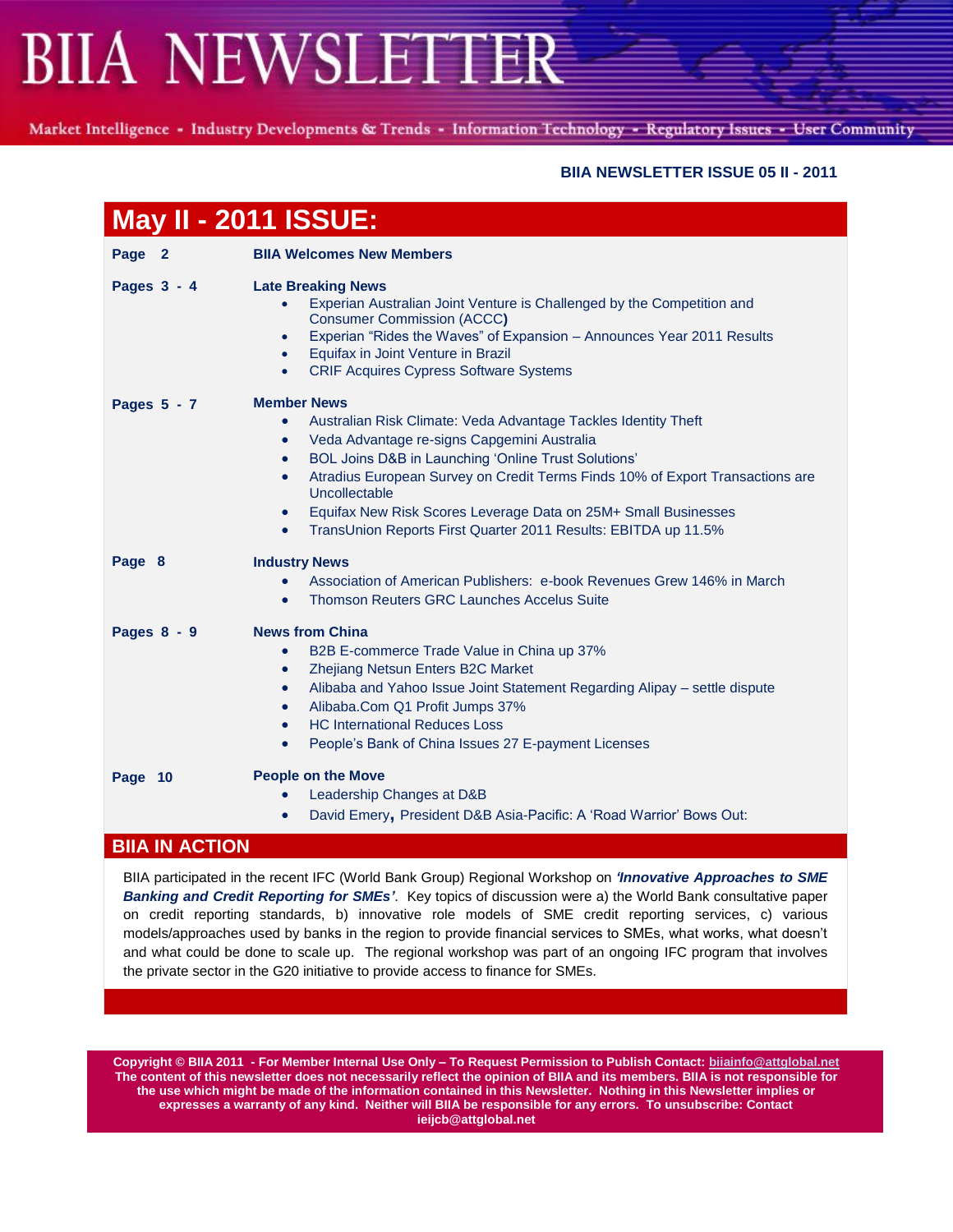Market Intelligence - Industry Developments & Trends - Information Technology - Regulatory Issues - User Community

#### **BIIA NEWSLETTER ISSUE 05 II - 2011**

# **BIIA WELCOMES NEW MEMBERS**

*BIIA is pleased to announce that several new members have joined our association during recent months. We welcome our new members and appreciate their contribution to promote business information services and to protect our industry from unreasonable regulations.*

# **LEXIS NEXIS Asia Pacific**



*LexisNexis is a leading provider of legal, tax, regulatory, risk solutions, and*   $\int^{\infty}_{0}$  Lexis Nexis<sup>\*</sup> business information solutions to professional, corporate and government *customers worldwide.*

LexisNexis provides authoritative content through trusted market leading brands which, enabled by technology, offers online information solutions increasingly integrated within the customer workflow. In risk solutions, LexisNexis assists customers in managing risk through identity verification, employment screening and fraud prevention. *http://www.reed-elsevier.com/OurBusiness/LexisNexis/pages/home.aspx*

# **KRELLER GROUP**



*The Kreller Group was formed in the 1980s, with its sole purpose to educate clients in purchasing credit information intelligently and price effectively.*

As information has become more readily available throughout the world, our foundation has been the one constant as we have grown from a small consulting business to a multi-functional organization which continues to consult, develop investigative international credit reports, and engage in international investigations. From a concept to implementation and international recognition, companies who never heard of us, now order "a Kreller" every day. *To read more click on the link[: The Kreller Group](http://www.kreller.com/)*

# **Worldbox Business Intelligence**



*Worldbox Business Intelligence is an independent service with information on more than 50 million companies worldwide.* 

Worldbox also offers a Global Debt Recovery Service. Worldbox offers easy access to both concise and extensive company information*:* from a quick check, to full financial data, corporate finance data on mergers & acquisitions, or a credit report. Various types of company information can be supplied to support research, legal, or sales and marketing activities. *Electronic mail: General Information: [info@worldbox.com](mailto:info@worldbox.com) To read more click on the link:<http://www.biia.com/meet-our-member-worldbox>*

## **CORTERA**



*Cortera, headquartered in Boca Raton, Florida, USA, is a provider of credit information on businesses and corporations.*

Cortera collects and analyzes business to business financial intelligence through payment histories, trend comparisons, public records, news, and information available on the web on over twenty five million businesses. Cortera compiles this information and creates solutions to help companies improve interactions with their customers and suppliers and make more informed decisions. *To* **read more click on the links:**  *<http://www.biia.com/meet-our-associate-member-cortera>* **or** *<http://www.cortera.com/about-cortera/contact-us/>*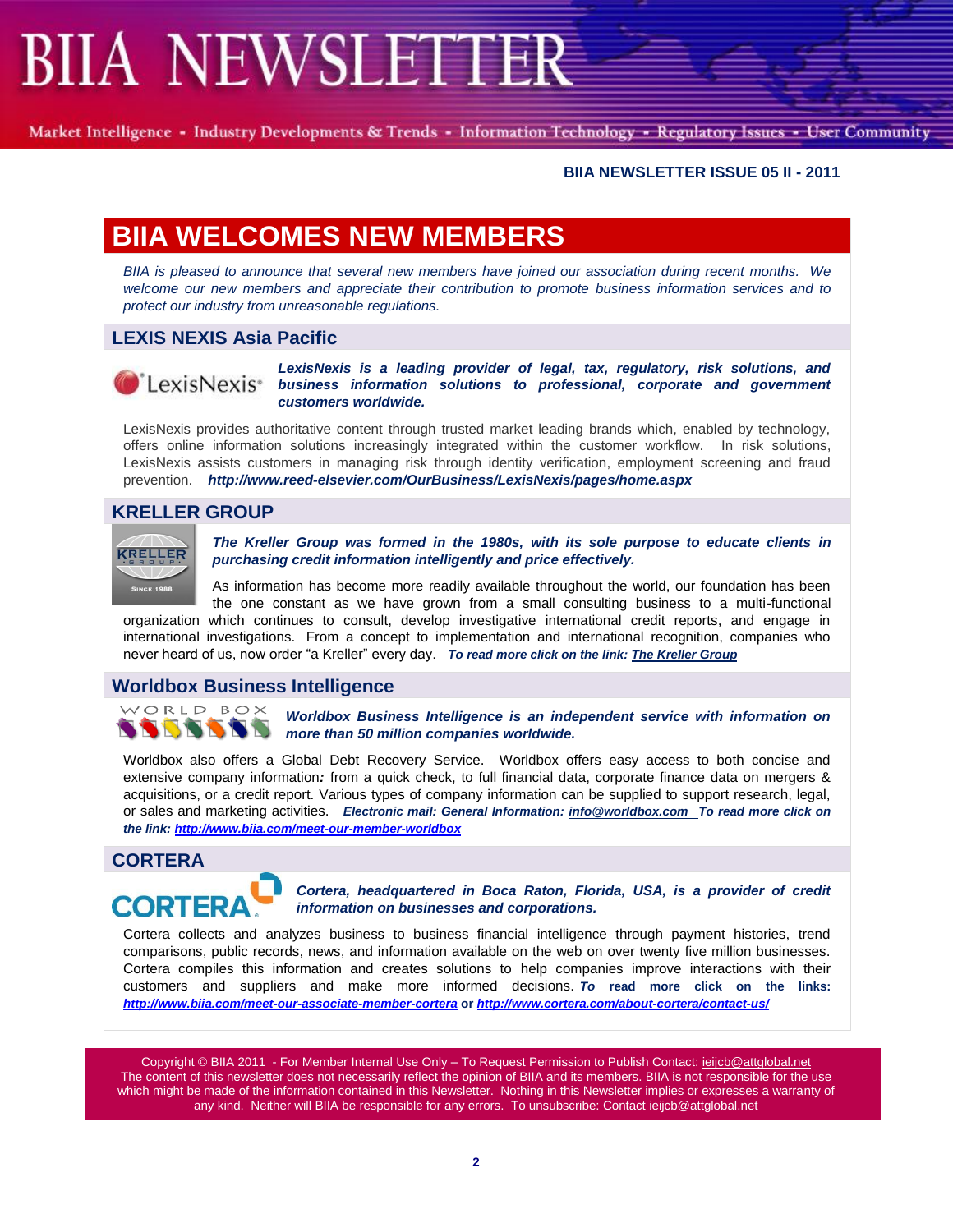Market Intelligence - Industry Developments & Trends - Information Technology - Regulatory Issues - User Community

#### **BIIA NEWSLETTER ISSUE 05 II - 2011**

# **LATE BREAKING NEWS**

# **Experian Australian Joint Venture is Challenged by the Competition and Consumer Commission (ACCC)**

The Australian competition watchdog ACCC has started to hone in on Experian's plans to form a joint venture with several major banks.

Experian"s newly appointed managing director, Kim Jenkins opined that Australia was ripe for healthy competition and that the new credit bureau would enable lenders to assess risk and provide credit more efficiently and consistently.

Apparently the Australian Competition and Consumer Commission (ACCC) do not see it that way. At issue is whether a shareholding of banks in a credit bureau will limit rival credit bureaus, such as Veda Advantage and Dun & Bradstreet, access to credit data. A further issue is whether Experian would provide the same terms to other banks and credit unions as they did to the shareholders.

Experian announced several days ago that it would enter the Australian consumer credit bureau market with the help of major banks as shareholders. Experian will hold 76%, four major banks hold 4% each, Citigroup and GE Capital to hold also 4% each. *Source: [The Australian](http://www.theaustralian.com.au/business/accc-investigates-establishing-credit-data-provider/story-e6frg8zx-1226055618879)*

## **Experian "Rides the Waves" of Expansion – Announces Year 2011 Results**

#### *A wave of new rules following the financial crisis "plays right into our hands", admitted the chief executive Don Robert as he reported on Experian"s results of its financial year ending March 31st, 2011. Revenues were up 9% reaching US\$ 4.24bn. Pre-tax profits were up 13% to US\$679m.*

Experian wisely expanded into market vertical such as utilities, healthcare and telecoms. At the onset of the global financial crisis Experian was largely dependent on the financial services (over 60%) for its business. It has significantly diversified its client portfolio and today it is less dependent on the financial services sector (less than 40%). It was fortunate to acquire Serasa, the largest Brazilian credit bureau at the height of the financial crisis, which helped to offset significant downturns in it US and UK core markets. Expansion is very much on Experian's mind. It is on its way to buy Computec, the largest credit bureau in Colombia, which operates similar businesses in Peru and Venezuela, to further cement its strong market position in the region.

Moving forward Experian intends to invest in new technology to bring new functionality to clients and supporting cost-effective expansion in new geographies. It will focus on organic growth in India and Australia, however the Australian Competition and Consumer Commission (ACCC) is challenging Experian"s plans to create a joint venture with Australian Banks.

In the US Experian has announced plans to attack the more than one billion dollar business information market and to invest in new product ranges and sources of data expecting to become a leader within 2 to 3 years. A further growth initiative will be multi-channel digital marketing to expand its market position.

Diversification had saved the day for Experian and it is now reaping the benefits of its diversification strategy. It is outpacing its competitors in growth today and is now more than double the size of its nearest competitors. *Source: Experian Press Release To read more go to[: http://www.biia.com/category/company/experian](http://www.biia.com/category/company/experian) (LOG ON)*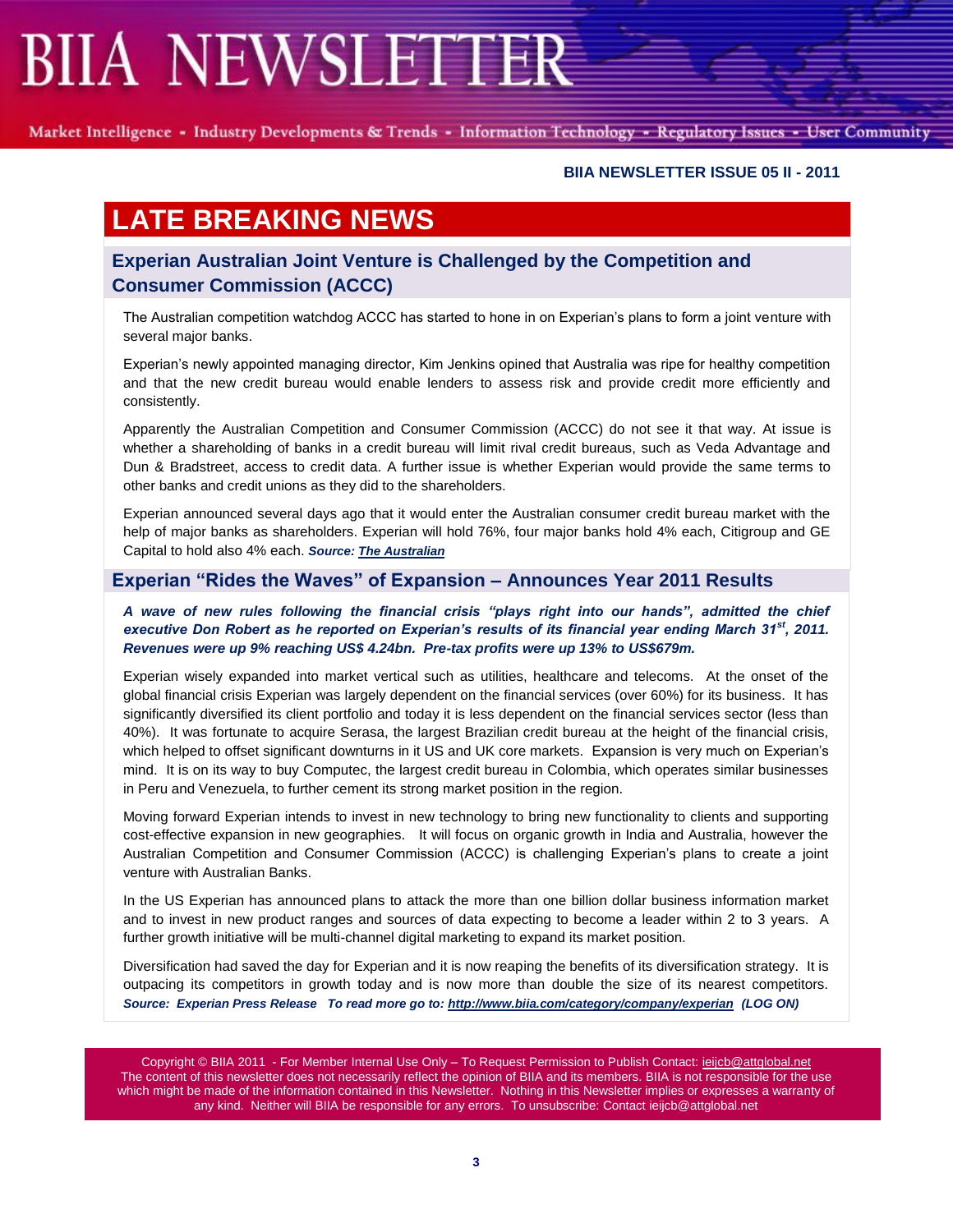Market Intelligence - Industry Developments & Trends - Information Technology - Regulatory Issues - User Community

### **BIIA NEWSLETTER ISSUE 05 II - 2011**

# **LATE BREAKING NEWS**

## **Equifax in Joint Venture in Brazil**

*Equifax Do Brasil, Boa Vista merge operations, creating a premier credit information company with more than 30,000 Customers, 125 Million Consumer and Business Files*

Equifax do Brasil Ltda. announced that it has completed a transaction to merge its operations with Boa Vista Serviços S.A., creating a company with a significantly larger presence, deeper resources and expanded capabilities that will bring the most comprehensive credit information solutions to the Brazilian business community.

Under the agreement, Equifax will combine its leading commercial credit intelligence and data operations with Boa Vista, the second largest consumer credit bureau in Brazil, to create a premier provider of consumer and commercial credit data and insights in the country. The combined company will have more than 125 million consumer and commercial files, more than 30,000 customers, a world-class workforce, and a strong brand name and marketing presence throughout Brazil. Equifax will also provide best-in-class global consumer and commercial products and solutions, and has committed up to \$100 million of additional funding available, under various conditions, to support new product development and other strategic growth initiatives.

As part of the agreement, Equifax will become a joint owner of Boa Vista along with the existing shareholders which include: Associação Comercial de São Paulo (ACSP), Associação Comercial do Paraná, Clube de Diretores Lojistas do Rio de Janeiro, Câmara de Dirigentes Lojistas de Porto Alegre, and TMG Partners, LLC, a Brazilian-based investment company. Equifax do Brasil is a subsidiary of Equifax Inc. (NYSE:EFX). *Source: [Equifax Press Release and SEC Filing](http://phx.corporate-ir.net/phoenix.zhtml?c=92013&p=irol-sec)*

Richard Smith, Equifax"s CEO stated in the recent earnings call that the Brazilian business wasn't performing to his expectation for the past 18 months or so, on both the consumer side and the commercial side. Consequently Equifax had hired a new leader, invested significantly to get back on the offensive. The latest initiative to joint venture rather than going it alone indicates that Equifax had lost too much ground against Experian (Serasa).

# **CRIF Acquires Cypress Software Systems**

#### *Acquisition Supports Continued Expansion of CRIF in the Financial Services Technology Marketplace*

CRIF has acquired Cypress Software Systems of North Richland Hills, Texas. The purchase of Cypress Software Systems, one of the top providers of loan origination software for community and regional banks, credit unions and financial institutions, will further expand CRIF Lending Solutions technology offerings in the U.S. and abroad. CRIF Lending Solutions is the U.S. arm of CRIF and is comprised of a team of five leading automated lending technology and services companies: Aimbridge, APPRO, FLS, Magnum and Teres. CRIF Lending Solutions is headquartered in Atlanta, Georgia and supports 650 of the most successful U.S. banks, credit unions and financial institutions.

Cypress Software Systems will become a part of the ACTion business unit of CRIF Lending Solutions along with APPRO and Teres. Cypress technology offerings will be marketed and distributed under the CRIF Lending Solutions ACTion brand of loan and account origination system products and services.

*[To read the full press release click on the link](http://www.lendingsolutions.crif.com/en/DF0B62BC-EB78-4981-9800-4880F999EDB0/CRIF-Acquires-Cypress-Software-Systems.pst)*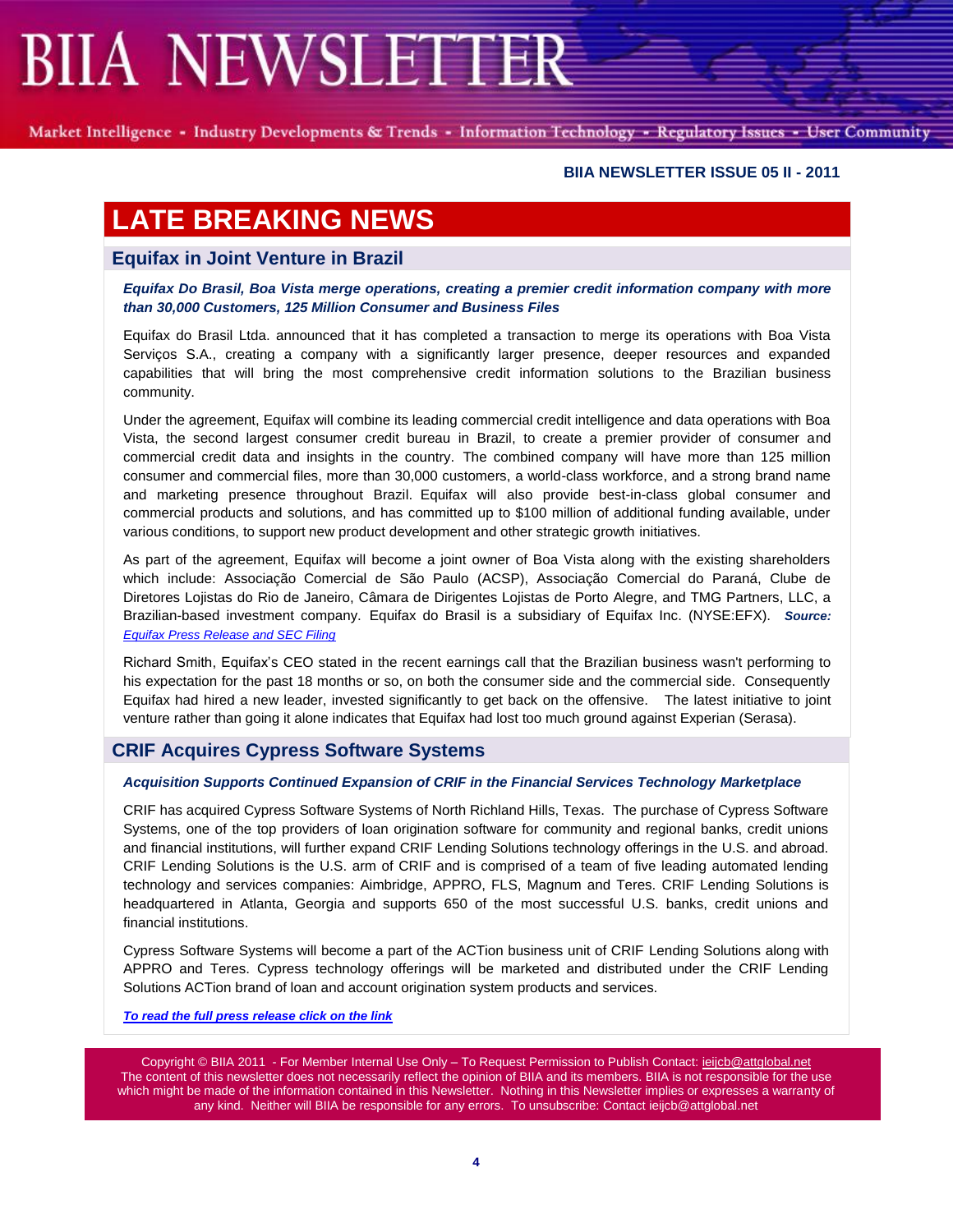Market Intelligence - Industry Developments & Trends - Information Technology - Regulatory Issues - User Community

### **BIIA NEWSLETTER ISSUE 05 II - 2011**

# **MEMBER NEWS**

## **Australian Risk Climate: Veda Advantage Tackles Identity Theft**

Veda head of consumer risk Angus Luffman said the company was developing an alert service that would send an SMS message to an individual if there had been any activity on their credit file. Mr Luffman said the SMS system would be rolled out in the next 12 to 18 months. Veda has an existing email-based equivalent that has approximately 63,000 subscribers, who pay about \$47 a year for their credit files to be monitored.

The cost of identity theft tops \$3 billion annually. The rate of identity theft is expected to grow as social networking sites such as Facebook are increasingly used to obtain personal data. The recent hacking of the Sony PlayStation Network, which affected 77 million users worldwide, won't be the last security breach involving the theft of personal information.

*Source: The Australian*

## **Veda Advantage re-signs Capgemini Australia**

### *CAPGEMINI Australia has received a multi-million-dollar renewal contract with Veda Advantage as it moves to enhance its decision analytics systems.*

The fresh alliance would help Veda build for the future in a deal that stems from 2006, said Chris Iacovou, Veda Advantage decision analytics division general manager. Veda offers a powerful analytics tool that is used to determine an individual's and business's credit rating for loans and other financial services. The company will continue to outsource infrastructure management, including hardware, software and communications, for its decision analytics development and test environments to Capgemini.

*Source[: The Australian](http://www.theaustralian.com.au/australian-it/veda-advantage-re-signs-capgemini-australia/story-e6frgakx-1226037399619?from=public_rss)*

# **BOL Joins D&B in Launching "Online Trust Solutions"**



Mr. Min Intanate, Executive Chairman of Business Online Public Company Limited and D&B Thailand attended the press launch of *"OTS: Online Trust Solutions"* at Four Seasons Hotel, Bangkok, with Mr. Sahas Treetippabut, President of Thai e-Commerce Association.

OTS or Online Trust Solutions is a service that seeks to increase the credibility between the customers and business partners with the companies that are using this service. To subscribe to this service, companies can send their business information to D&B for verification before they"re given a seal that they can use on their websites or in their marketing communications material.

Customers will benefit from this by gaining international credibility which is essential in online business in order to attract more business from customers and other businesses.

*Source: [BOL Press Release](https://www.bol.co.th/en/home/news_event.aspx?wnw_id=59) To read more [click on this link](https://www.bol.co.th/en/products_services/OnlineTrustSolution.aspx)*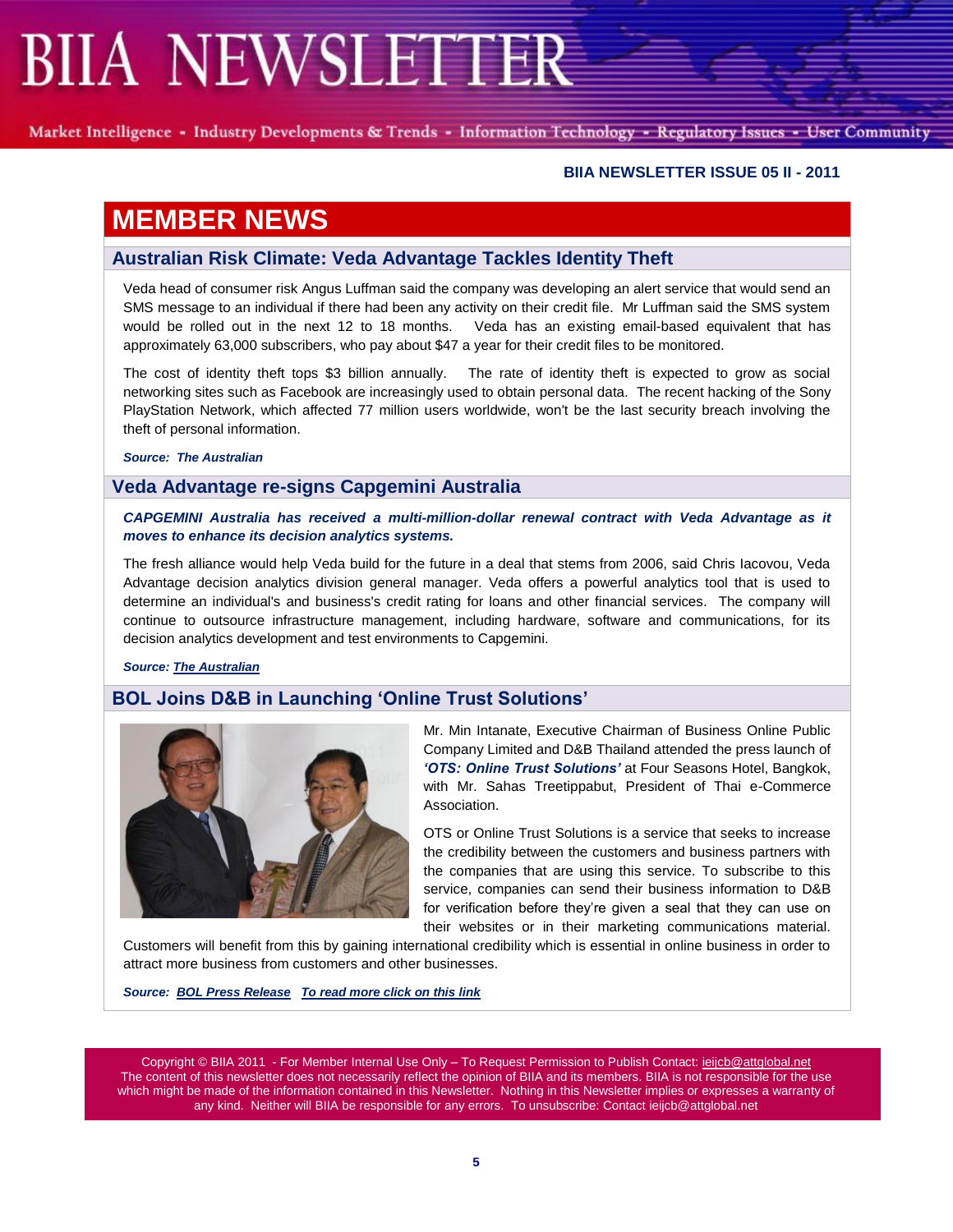Market Intelligence - Industry Developments & Trends - Information Technology - Regulatory Issues - User Community

### **BIIA NEWSLETTER ISSUE 05 II - 2011**

# **MEMBER NEWS**

# **Atradius European Survey on Credit Terms Finds 10% of Export Transactions are Uncollectable**

The latest Atradius survey of 1,758 businesses in nine EU countries found that 10% of foreign B2B invoices and 8% of domestic B2B invoices are written off as uncollectable by the seller. These percentages spiked to 18% for both foreign and domestic invoices in Italy and 18% for foreign and 14% for domestic invoices in Great Britain. In general 30% of transactions are more than 60 days late.

The Atradius survey is the central component of the 9th edition of the Atradius Payment Practices Barometer. It focuses on nine major European Union (EU) economies, examining the primary aspects of trade credit supply and management, as well as the payment behavior of the customers of international companies. *[To read the full story](http://www.biia.com/wp-content/uploads/2011/05/Atradius-Payment-Practices-Barometer-Group-Report-Spring-2011.pdf)  [click on the this link](http://www.biia.com/wp-content/uploads/2011/05/Atradius-Payment-Practices-Barometer-Group-Report-Spring-2011.pdf)*

## **Equifax New Risk Scores Leverage Data on 25M+ Small Businesses**

*[Equifax](http://www.equifax.com/)* (NYSE: EFX) has developed a new class of business scoring solutions that provide a more complete view of how a company meets its credit obligations during changing economic conditions. This new suite of market-leading risk scores leverages unique data assets from the *[Small Business Financial Exchange \(SBFE\)](http://www.sbfe.org/)*, a member owned, not-for-profit corporation which counts among its members virtually all of the nation's leading small business lenders. With this insight, banks and other businesses can better respond to market dynamics, minimize fraud and make credit risk decisions with greater confidence.

These new scores are the result of extensive collaboration and research conducted during co-innovation sessions with small business lending experts, many of whom are *[SBFE](http://www.sbfe.org/)* members. With a track record for continuously monitoring small business credit trends, Equifax is uniquely positioned to understand the impact of economic changes on commercial lenders and trade creditors. Working closely with customers to understand their needs, *[Equifax Commercial Information Solutions](http://www.equifax.com/commercial/en_us)* developed business risk scores designed with several key differentiators:

- Automated scoring systems that are built on pre-recession, recession and post-recession data.
- Models that incorporate twice as many data attributes as other industry scores, including large and small business, public and private organization and time series variables.
- A new, minimum scoring criterion to validate the legitimacy of a business and verify application data for potential fraud.
- Scorecards that can be applied automatically based on business size, eliminating the need for multiple systems and scores.

With these enhancements, banks and other companies can realize significant time and costs savings while benefiting from the increased predictability of the scores.

Available now are the Business Delinquency Score(TM), which predicts the likelihood of severe delinquency on an account and the *[Business Delinquency Financial Score\(](http://www.equifax.com/commercial/risk/account_opening/en_us)TM)*, which determines the likelihood of severe delinquency on financial accounts. Both of these new scores are powerful risk assessment tools designed with an option to include both business principal and business credit information. Customers can now also take advantage of Equifax's next-generation Business Failure Score(TM), which incorporates many of the same data elements as the delinquency scores - enhancing its ability to predict the likelihood of business failure within the next 12 months*. Source: [Equifax Press Release](http://www.equifax.com/cs7/Satellite?c=EFX_News_C&childpagename=US%2FEFX_News_C%2FPressReleasePageIframe&cid=1218148478222&p=1182374863790&packedargs=locale%3Den_us&pagename=EFX%2FWrapper)*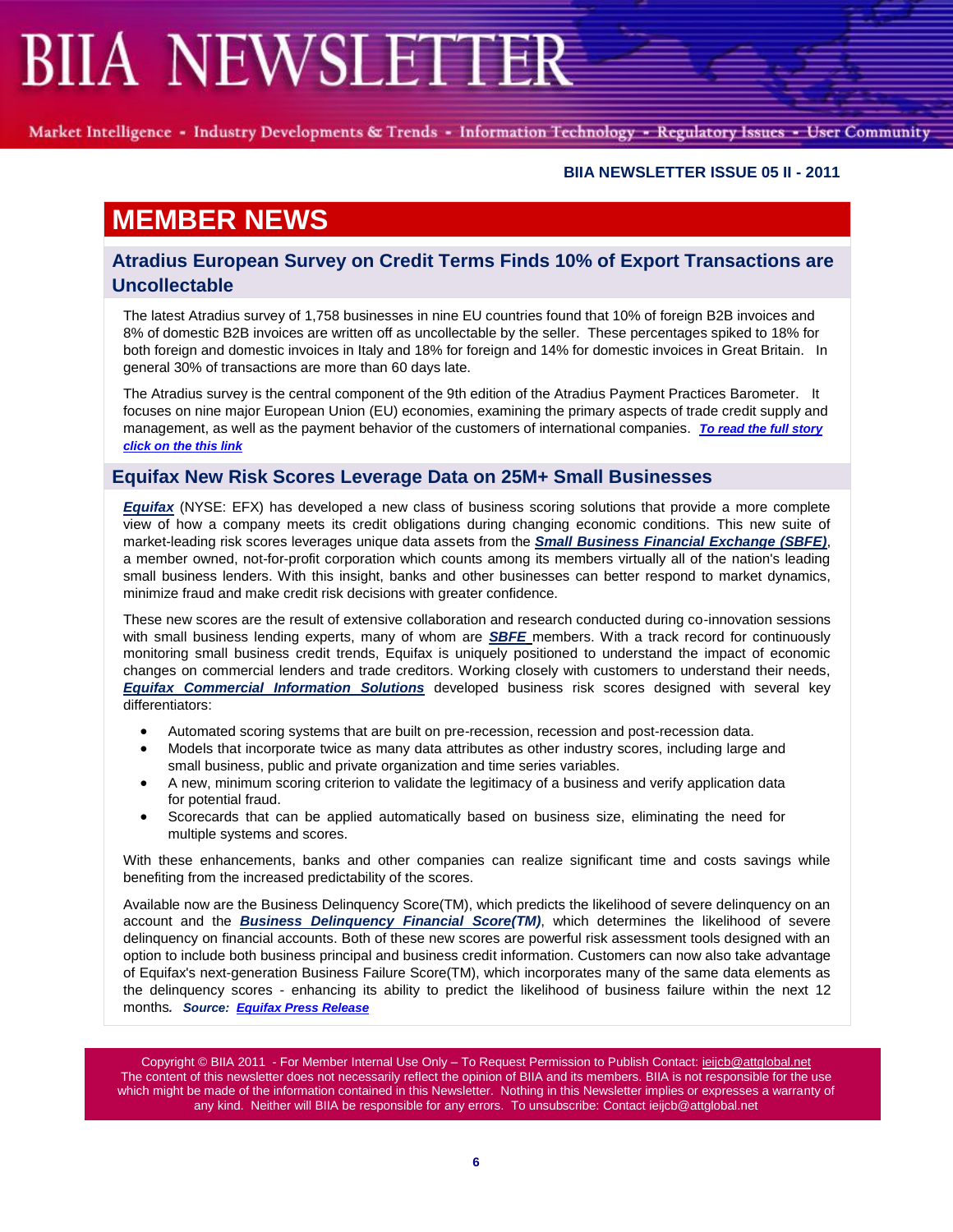Market Intelligence - Industry Developments & Trends - Information Technology - Regulatory Issues - User Community

**BIIA NEWSLETTER ISSUE 05 II - 2011**

# **MEMBER NEWS**

# **TransUnion Reports First Quarter 2011 Results: EBITDA up 11.5%**



TransUnion Corporation reported revenue of \$245.9 million for the first quarter, an increase of 8.3 percent compared to the first quarter of 2010. On a constant currency basis, revenues increased 5.9 percent compared to the first quarter of 2010. Operating income was \$55.1 million, an increase of 19.5 percent compared to the first quarter of 2010.

The net loss from continuing operations attributable to Trans Union for the first quarter was \$25.4 million compared to income of \$25.0 million in the first quarter of 2010, a decrease of \$50.4 million. This decrease was primarily due to a \$59.3 million loss

on the early extinguishment of debt as a result of refinancing the Company's senior secured credit facility in February 2011.

On a non-GAAP basis, Adjusted EBITDA for the quarter was \$79.3 million, an increase of 11.5 percent compared to the first quarter 2010.

"As market conditions continued to stabilize, TransUnion had revenue improvements across all of our business segments," said Bobby Mehta, President and Chief Executive Officer. "Revenue growth in the first quarter of 2011 versus the first quarter of 2010 was driven by double-digit revenue increases in Credit Marketing Services in our USIS segment, Emerging Markets in our International segment and the Interactive segment as a whole."

#### *Source: [TransUnion Press Release](http://newsroom.transunion.com/easyir/customrel.do?easyirid=DC2167C025A9EA04&version=live&prid=753088&releasejsp=custom_144)*

TransUnion, as a privately held company has decided to become transparent by disclosing financial results. BIIA also admires TransUnion for its exemplary *"Thought Leadership"* by providing a constant flow of indices reflecting the consumer credit climate in the USA. The source of the underlying data used for these indices is TransUnion's Trend Data, a one-of-a-kind database consisting of 27 million anonymous consumer records randomly sampled every quarter from TransUnion's national consumer credit database.

Each record contains more than 200 credit variables that illustrate consumer credit usage and performance. Since 1992, TransUnion has been aggregating this information at the county, Metropolitan Statistical Area (MSA), state and national levels. *[To access recent press releases click on this link](http://newsroom.transunion.com/easyir/home.do?easyirid=DC2167C025A9EA04)*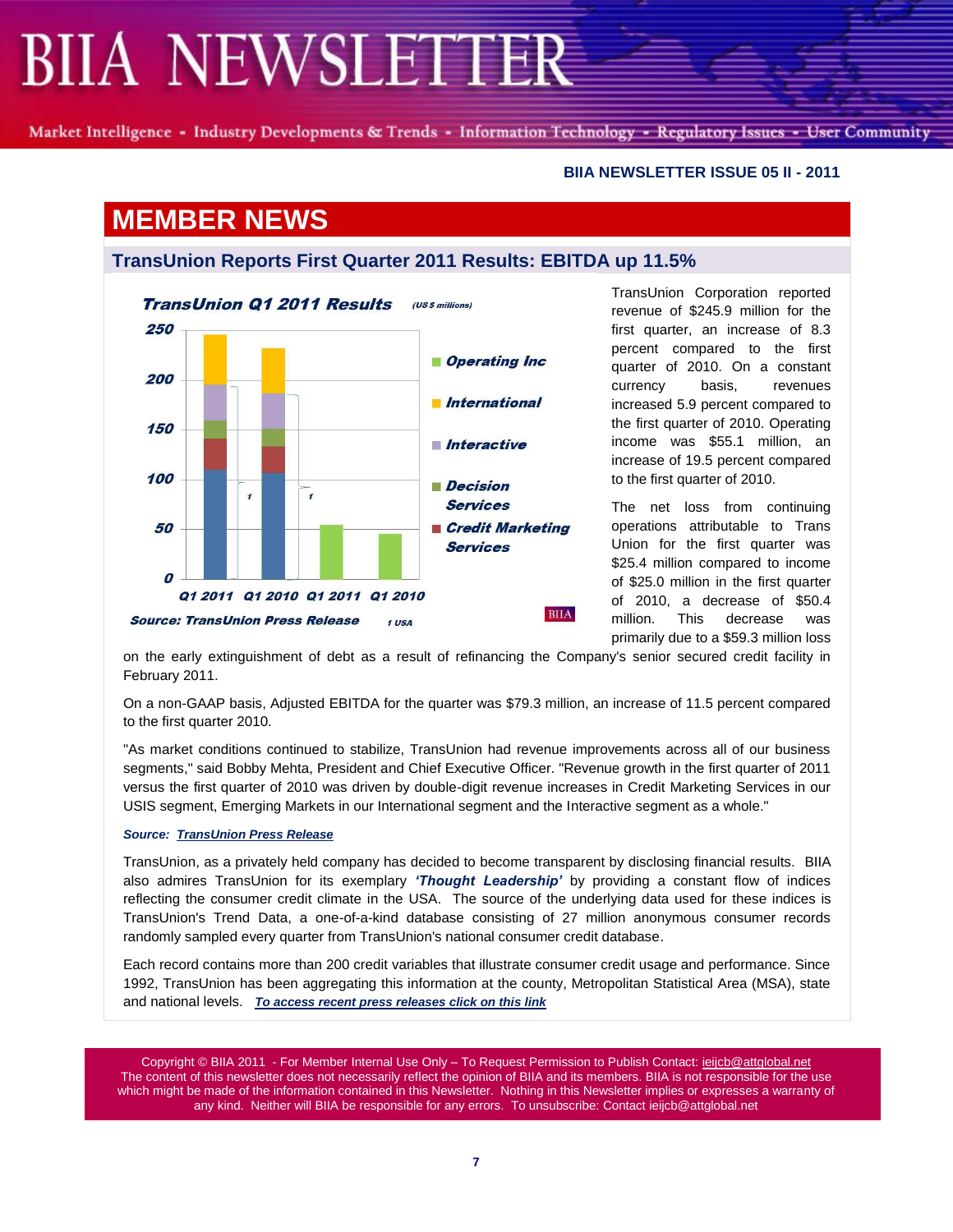Market Intelligence - Industry Developments & Trends - Information Technology - Regulatory Issues - User Community

#### **BIIA NEWSLETTER ISSUE 05 II - 2011**

# **INDUSTRY NEWS**

**Association of American Publishers: e-book Revenues Grew 146% in March**

#### *Amazon stated that it sells more e-books for its electronic reading device Kindle than paperback and hardback print editions combined.*

The news that the online retailer has sold more than three times as many Kindle books so far this year as in the same period of 2010 came as the Association of American Publishers reported that US e-book revenues had grown 146 per cent in March over the same month a year earlier. Amazon only released unit sales data rather than comparable revenue figures, and Kindle editions typically sell for lower prices than print titles. *Source: [Financial Times](http://www.ft.com/intl/cms/s/0/efb8670a-8240-11e0-961e-00144feabdc0.html#axzz1MuyvqCsX)*

## **Thomson Reuters GRC Launches** *Accelus* **Suite**

Thomson Reuters' GRC (Governance, Risk and Compliance) division has announced the integration of its services and solutions under the *Accelus Suite brand* by publishing a survey which demonstrates how big those bumps are, and how effectively they could hamper the return to global growth that Europe and the US in particular so ardently desire.

Accelus Suite, as a brand, seems to mean "acceleration with reduced risk" in Thomson Reuters' projection of it, and it is an earnest indication of Thomson Reuters' intent to not just observe the changes taking place, but to frame solutions around them which demonstrate how these problems can be tackled in ways that produce better decision-making, improved productivity, and, of course, cheaper but more effective compliance.

*Source: Outsell Insight –David Worlock, Co-Chair, Outsell Leadership Programs - London, UK*

# **NEWS FROM CHINA**

# **B2B E-commerce Trade Value in China up 37%**

According to Analysys International, a market research firm in China, 2011 first quarter transaction value of the B2B e-commerce market in China was RMB 2.2 billion (US\$337 million), a 37% year-on-year increase. According to DigiTimes, Alibaba occupy the largest e-commerce market share by transaction value with 65.5%, Global Sources in second with 4.6%, Made-in-China (2.6%), Toocle (2.4%) and EmedChina (1.9%) round the top five. *Source: Courtesy Business Strategies Group Hong Kong*

## **Zhejiang Netsun Enters B2C Market**

*Hangzhou, 24th May*: Shenzhen-listed Zhejiang Netsun announced the launch of a beta version of its B2C platform, Boogle.cn. A spokesman of Netsun claims the company"s B2B platform receives 40 million hits daily, and its 10 million plus users provide an advantage and reason for the company to enter the B2C market. The Hangzhou-based company has been a leading B2B service provider in the past 15 years. Boogle.cn"s platform includes features such as an online retail store, purchasing of air ticket & hotel packages, online payment and logistics & express delivery services. Netsun aims to position the B2C platform as a leading online shopping platform. *Courtesy: Business Strategies Group Hong Kong*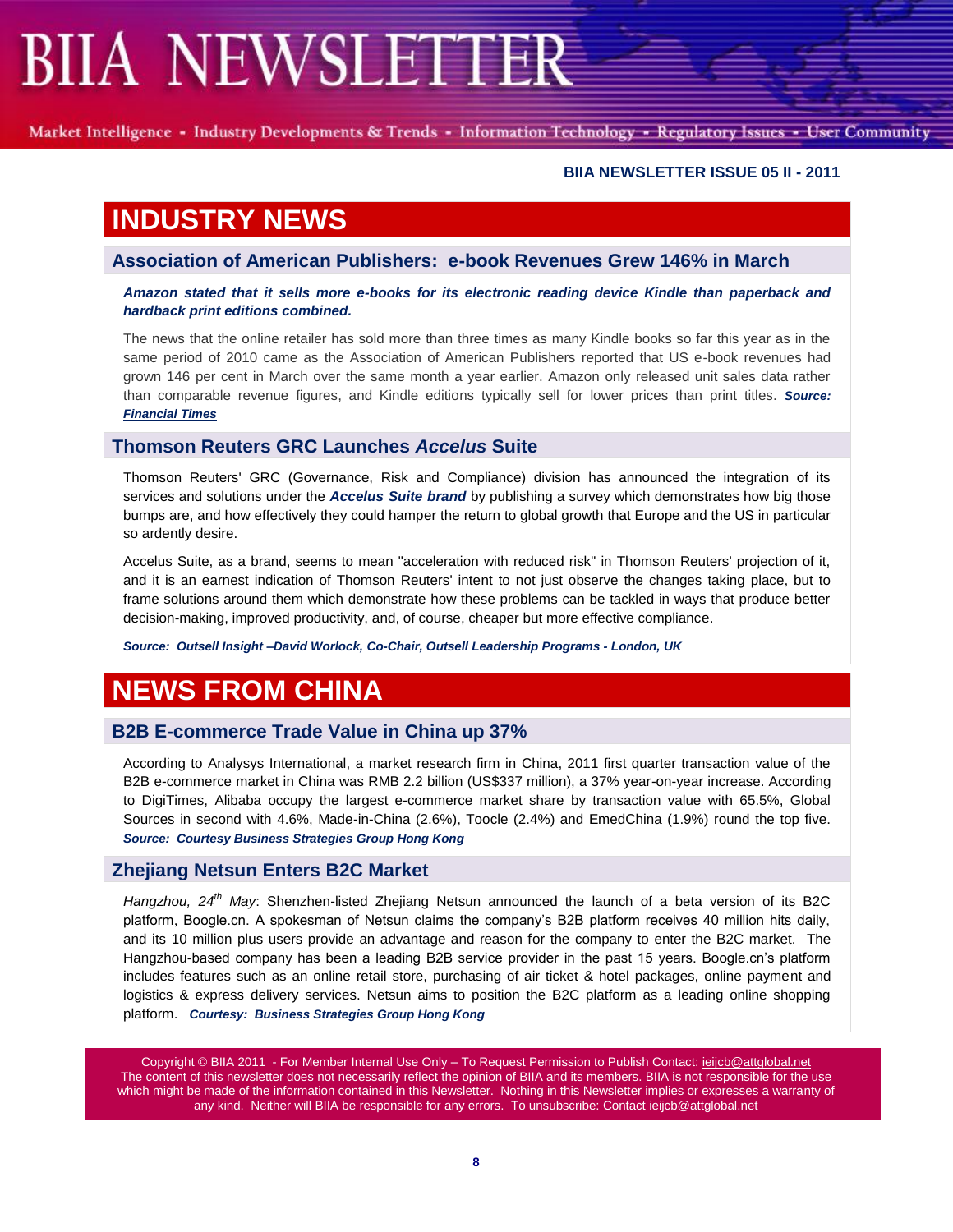Market Intelligence - Industry Developments & Trends - Information Technology - Regulatory Issues - User Community

#### **BIIA NEWSLETTER ISSUE 05 II - 2011**

# **NEWS FROM CHINA**

## **Alibaba and Yahoo Issue Joint Statement Regarding Alipay**

"Alibaba Group, and its major stockholders Yahoo! Inc. and Softbank Corporation, are engaged in and committed to productive negotiations to resolve the outstanding issues related to Alipay in a manner that serves the interests of all shareholders as soon as possible." It is obvious that both companies want to avoid an open spat about this issue. In its latest press release Alibaba and Yahoo stated that they had reached an agreement.

Yahoo disclosed in a filing last week that Alibaba had transferred ownership of an online-payment service called Alipay to a new corporate entity controlled by Alibaba founder and Chief Executive Jack Ma. Yahoo holds a 43% ownership stake in Alibaba. Yahoo claims that it had no knowledge of the transfer of Alipay, which Alibaba disputes. Nevertheless transferring an asset without prior agreement of shareholders is indeed a strange way of managing shareholder relations. *Source: Alibaba and Yahoo*

# **Alibaba.Com Q1 Profit Jumps 37%**

*Hong Kong, 12th May*: Hangzhou-based Alibaba.com posted its first quarter results yesterday. Total revenues were US\$234 million, an increase of 25.5% over the same period last year. The company"s International Marketplace generated 59% of its total revenues (US\$139 million), while its China Marketplace contributed another 34% (US\$79 million). Profit attributable to equity owners was US\$69 million, up 37% compared to the first quarter in 2010. Diluted earnings per share were RMB 0.089 (US\$0.0136) in the quarter. Alibaba.com reported a strong increase in the number of registered users – rising by 29% to a total of 65 million. This figure includes 45.3 million users on its China Marketplace and 19.7 million users on the International Marketplace. *Courtesy Business Strategies Group Hong Kong*

## **HC International Reduces Loss**

*Beijing, 11th May*: Hong Kong-listed HC International reported its first quarter results earlier this week. For the three months ended  $31<sup>st</sup>$  March 2011, revenues were US\$15 million – an increase of 39% compared with the same period in 2010. The company reduced its loss to US\$297,000 this quarter - compared with US\$1.6 million last year. Beijing-based HC International"s online services business segment generated revenues of US\$8.0 million or 53% of total revenues. Its trade catalogues and yellow page directories segment posted revenues of US\$2.9 million, which accounted for 20% of total revenues. HC"s market research and analysis business unit contributed revenues of US\$2.4 million or 16% of total revenues. *Courtesy Business Strategies Group Hong Kong*

## **People"s Bank of China Issues 27 E-payment Licenses**

#### *The People"s Bank of China issued electronic payment licenses to 27 qualified third-party payment platforms in China on May 26th 2011*

Alipay.com Co Ltd (Alibaba Group); Tenpay.com (Tencent Holdings Ltd) and Shanpay (Shanda Interactive Entertainment Ltd) were the three most prominent recipients of licenses to operated electronic payment systems in China. Alipay, China's largest e-payment system stated that the license would allow the company to handle foreign exchange transactions, internet payments, mobile payments and debit card services. According to an analysis by *Analysys International* E-payments are playing an ever increasing role in China"s 12th Five-Year Plan, which runs from 2011-2015. China's online payment market has been growing at an annual rate of more than 100% over the past five years – attracting more companies to enter the sector. The industry totaled RMB 600 billion by the end of last year, and the figure could exceed RMB 1 trillion in 2010. *Source Business China [For further commentary click on this link](http://washpost.bloomberg.com/Story?docId=1376-LLRC2C6S972C01-10SG4QUE5O0G0V5785TJ9EILVU)*